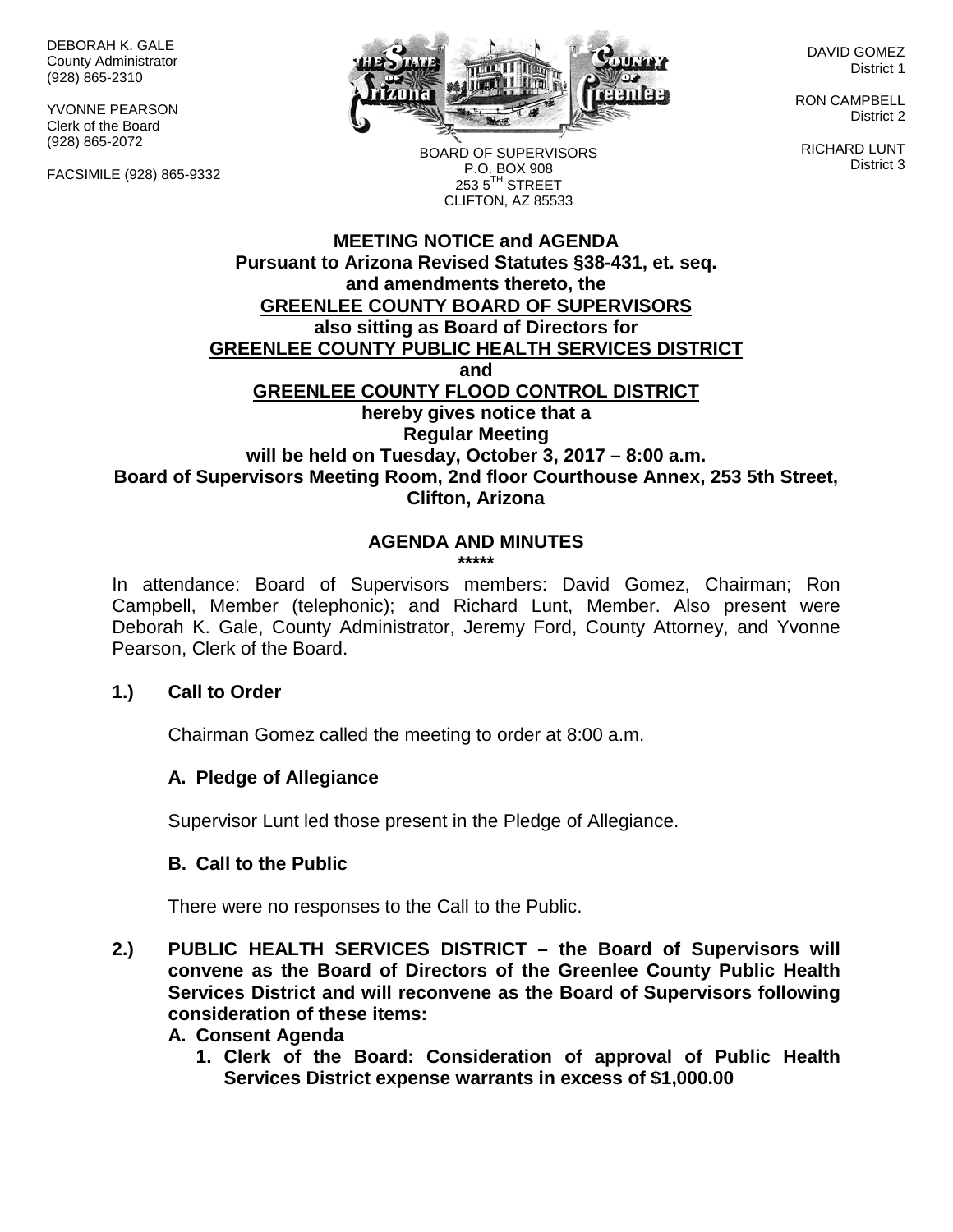### **2. Health & County Services Director: Consideration of approval of Employee Transaction Form: K. Varela, Public Health Educator**

Upon motion by Supervisor Lunt, seconded by Supervisor Campbell, and carried unanimously, the Board approved the Public Health Services District Consent Agenda as presented.

- **3.) FLOOD CONTROL DISTRICT – the Board of Supervisors will convene as the Board of Directors of the Greenlee County Flood Control District and will reconvene as the Board of Supervisors following consideration of these items:**
	- **A. Consent Agenda**
		- **1. Emergency Management Coordinator: Consideration of approval of Greenlee County ALERT System Maintenance and Improvements for fiscal year 2018 in an amount not to exceed \$47,972.00 to be paid with budgeted Flood Control District funds**
		- **2. County Engineer: Consideration of payment to US Geological Survey for Blue River Gauge maintenance in the amount of \$8,200.00 to be paid with budgeted Flood Control Funds**

Upon motion by Supervisor Lunt, seconded by Supervisor Campbell, and carried unanimously, the Board approve the Flood Control District Consent Agenda as presented.

### **4.) Paulette LeBlanc, Gila Valley Small Business Women of the Year Committee**

**A. Presentation and consideration of adoption of Proclamation of National Women's Small Business Month**

Ms. LeBlanc expressed her appreciation for the support of the Greenlee County Board of Supervisors and presented and read the Proclamation of National Women's Small Business Month.

# **NATIONAL WOMEN'S SMALL BUSINESS MONTH October 2017**

### **Proclamation for the**

### **NATIONAL WOMEN'S SMALL BUSINESS MONTH**

WHEREAS, working women constitute 72 million, or almost half, of the nation's workforce and strive to serve their communities, their states and their nation in professional, civic and cultural capacities; and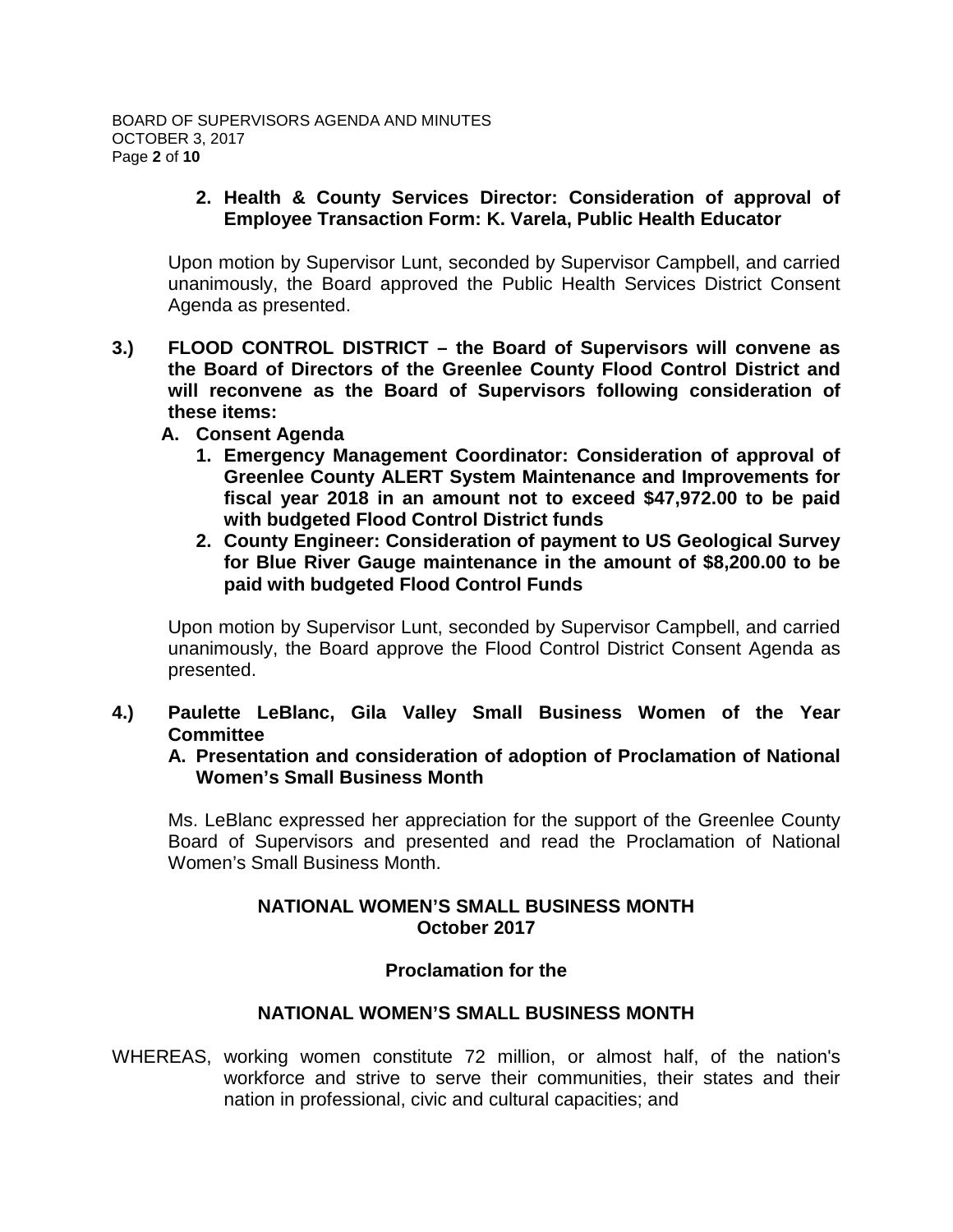- WHEREAS, women-owned businesses account for 30% percent of all U.S. business, generating \$1.9 trillion in sales and employing 9.2 million people; and
- WHEREAS, women owning small businesses should be applauded for their contributions to the workplace and the financial stability of their families especially during the economic downturn when more women have become their family's breadwinner; and
- WHEREAS, a central purpose of this month is to promote equity for all women and to help create better conditions for working women through the study and advocacy of social, educational and economic issues impacting women in the workplace; and
- WHEREAS, the Gila Valley Small Business Woman of the Year Committee recognizes women business owners in the Gila Valley through its 5th Annual Gila Valley Small Business Woman of the Year Award on October 26th.

Therefore, the Greenlee County Supervisors do hereby proclaim October 2017

### *NATIONAL WOMEN'S SMALL BUSINESS MONTH*

Passed and adopted this 3<sup>rd</sup> day of October, 2017

GREENLEE COUNTY BOARD OF SUPERVISORS

/s/ David Gomez, Chairman

ATTEST: /s/ Yvonne Pearson, Clerk of the Board

#### **5.) Bill Harmon, Southeast District Engineer, Arizona Department of Transportation A. Arizona Department of Transportation Greenlee County Project Update**

Mr. Harmon presented an update on current and planned projects for Greenlee County including the drainage and traffic calming improvements currently underway through Clifton to the Horseshoe Curve and the Zorilla Street San Francisco Bridge rehabilitation.

Tim Sumner, Sheriff, requested to speak to this agenda item and stated that local law enforcement should take the lead on road construction projects to help with signage placement and that the Sheriff's Office received many phone calls regarding windshield issues during the last project on State Route 75.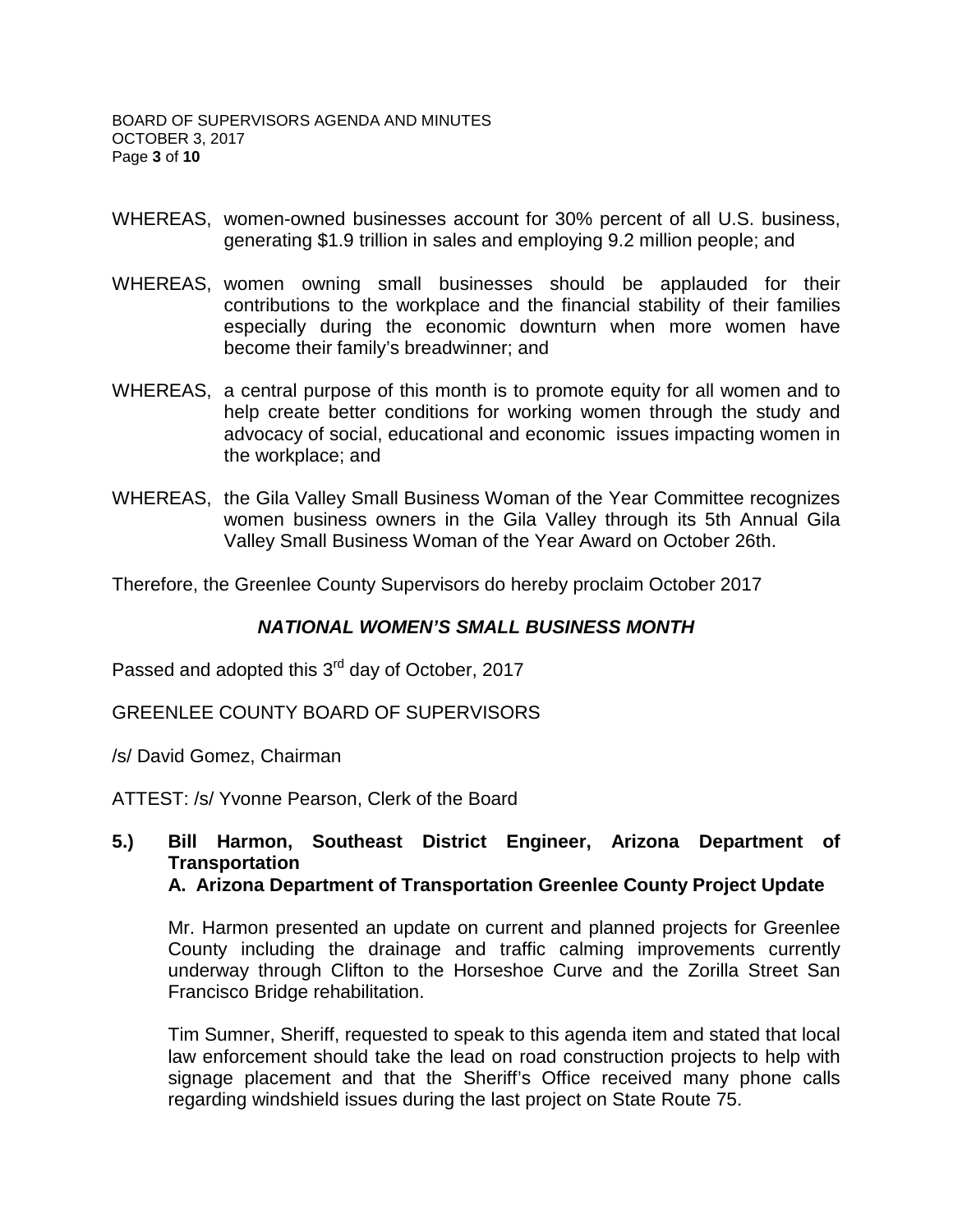The Board thanked Mr. Harmon for the information.

## **6.) Pam Pollock, Superior Court Clerk**

## **A. Consideration of approval of an additional Local Court Improvement filing fee in the amount of \$40.00**

Ms. Pollock presented a proposal to increase the Local Court Improvement filing fee and stated that Greenlee County has one of the lowest fees in the state. This will bring Greenlee County in line with other counties. Ms. Pearson gave information that an increase in fees requires an action by ordinance with a public hearing. Upon motion by Supervisor Campbell, seconded by Supervisor Lunt, and carried unanimously, the Board approved posting a public hearing as required to be able to move forward with the fee increase request.

### **7.) Akos Kovach, Economic Development Coordinator A. Arizona Game and Fish Heritage Grant**

Mr. Kovach announced that the current application cycle for the Arizona Game and Fish Heritage Grant funding is open with \$412,000 total funds available. He stated that the grant funding can be used to [protect endangered species,](https://www.azgfd.com/wildlife/speciesofgreatestconservneed/) acquire habitat for the benefit of sensitive species, provide access to outdoor recreational opportunities, and educate children and adults about wildlife and is a good opportunity for anyone interested.

### **B. Arizona Commerce Authority – Arizona Film Commission**

Mr. Kovach stated that the Arizona Commerce Authority has brought back the Arizona Film Commission and is now inviting the public to submit photos offering a visual asset inventory of Greenlee County. The photos will be posted on the Arizona Commerce Authority. Anyone submitting a photo will be required to complete a waiver for the use of their photo.

### **C. Greenlee County Clarion**

Mr. Kovach stated that the Greenlee County Clarion has many articles and includes a robust calendar of events occurring in the general area to help avoid overlapping activities from occurring. The next edition will focus on Public Works and the work that was done on Ward Canyon Road for the Clifton Hill Climb event.

### **8.) Lendsey Basteen, County Events Coordinator A. 2018 Greenlee County Fair Update**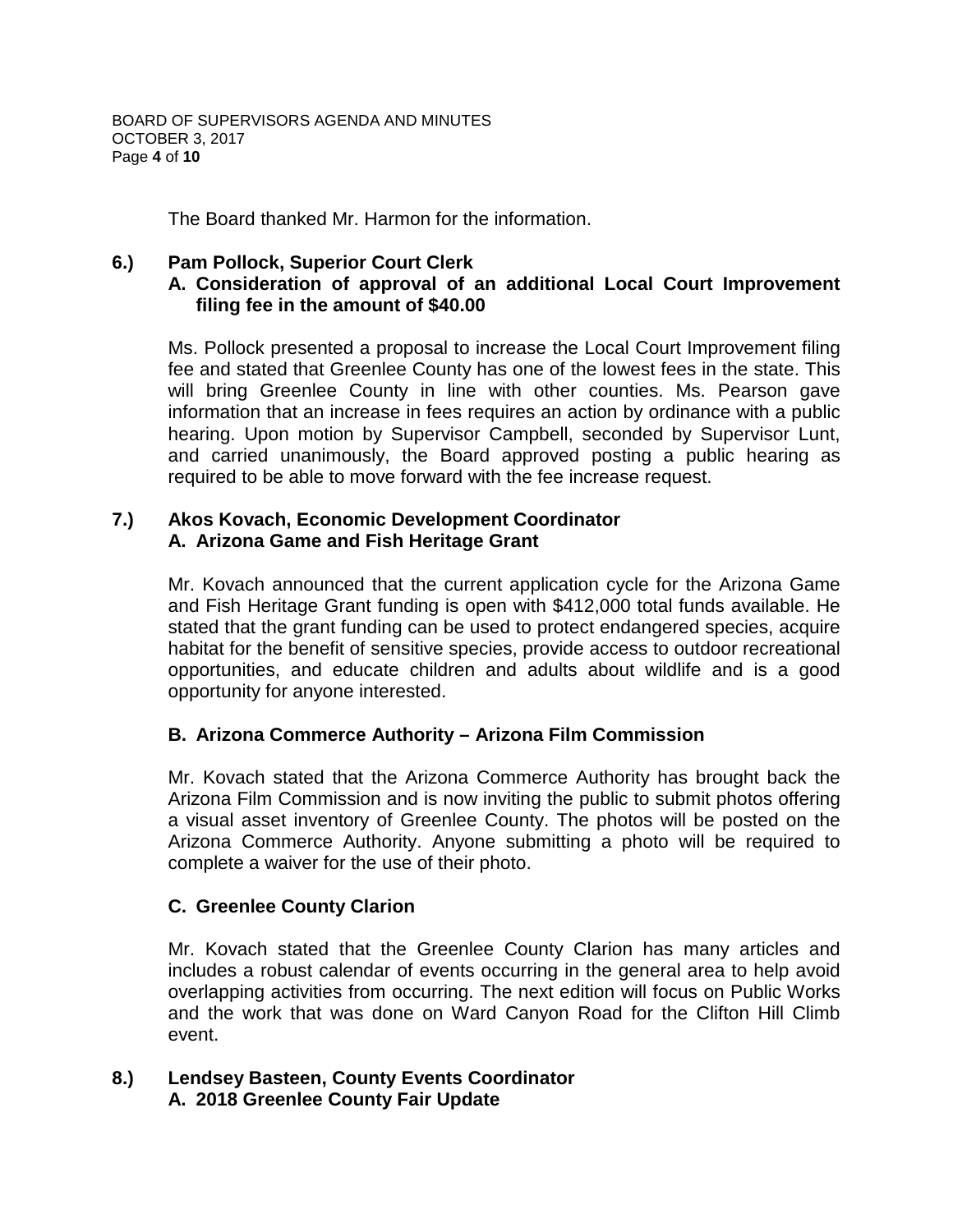Ms. Basteen reported the following preliminary results of the 2017 Greenlee County Fair:

- Approximately 5,100 attended the four day event
- There were more exhibits and more displays than have been in several years. She stated that there was more community involvement this year.
- There were 26 outdoor vendors and 17 indoor vendors
- The ATM was used by 150 persons. The Board encouraged making the ATM available again next year.
- She complimented Public Works employees for their hard work on the facilities and for their work at the Fair.
- She reminded everyone that the 2018 Greenlee County Fair will commemorate the  $100<sup>th</sup>$  fair in Greenlee County and plans and conversations are already taking place for the 100<sup>th</sup> year event.

Sheriff Sumner requested to speak to this agenda item and stated that there was a safety concern with the placement of one of the rides that was addressed and that an alcohol protocol or policy is needed so that his department is aware of what is expected of them to prevent alcohol being brought into the fairgrounds.

The Board expressed their appreciation for the hard work of all County employees and the event was done very well and was very successful.

Supervisor Campbell exited the meeting at this point.

# **9.) Tony Hines, Public Works Manager – Facilities/Fleet**

# **A. Consideration of approval to solicit sealed bids for the replacement of the Exhibit & Event Rental Building roof at the Fairgrounds**

Upon motion by Supervisor Lunt, seconded by Supervisor Gomez, and carried unanimously, the Board approved the request as presented.

#### **10.) Philip Ronnerud, County Engineer/Planning Director A. Consideration of declaring the width of Ward Canyon Road as 66 feet in accordance with Arizona Revised Statutes §28-7042**

Mr. Ronnerud requested that this item be tabled for a future meeting. Upon motion by Supervisor Lunt, seconded by Supervisor Gomez, and carried unanimously, the Board table the item as requested.

# **11.) Kay Gale, County Administrator**

**A. Consideration of adoption of Resolution 17-10-01 requesting the Congress of the United States to immediately provide full funding for**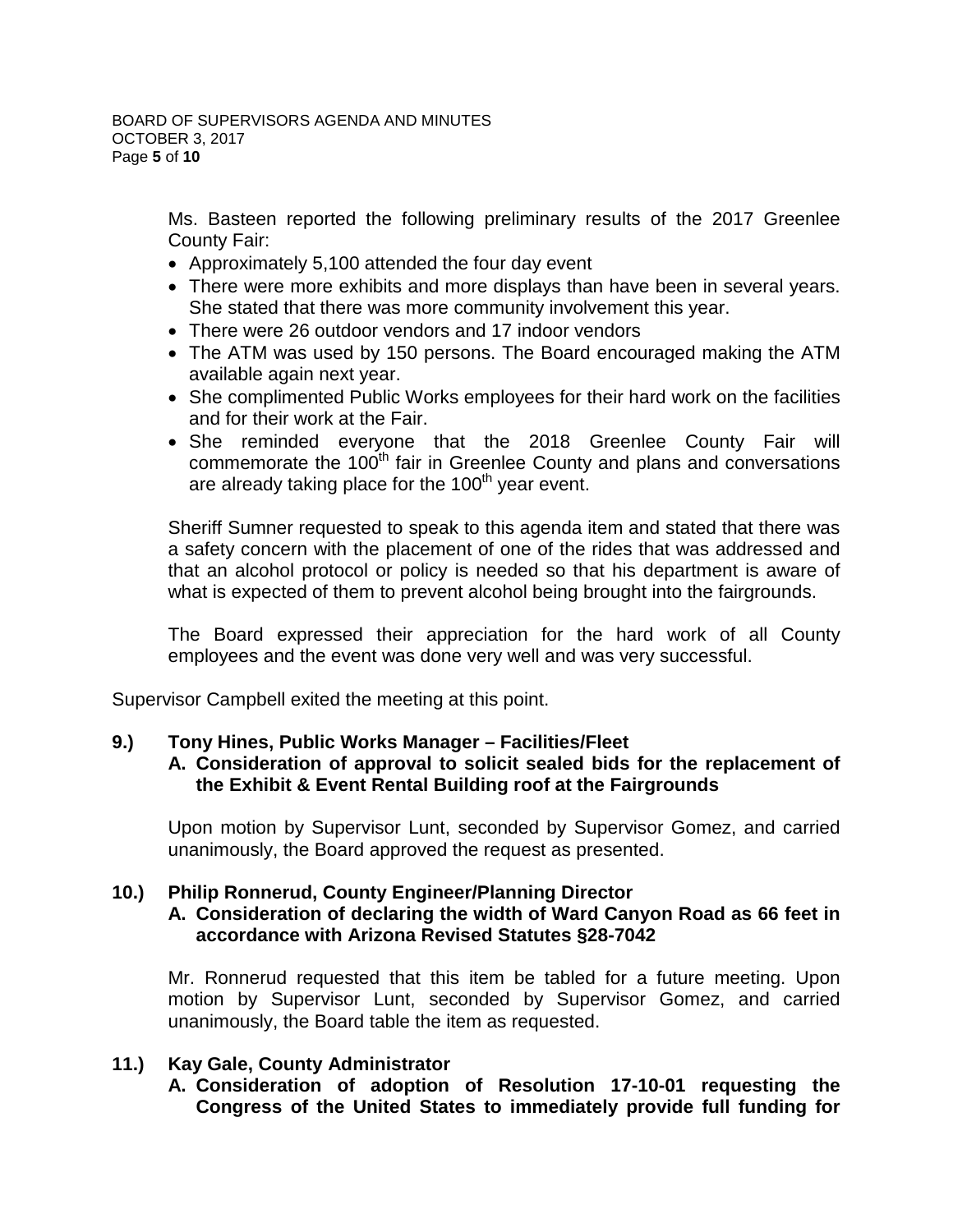**the Payment In Lieu of Taxes (PILT) Program for fiscal year 2018 and the Secure Rural Schools Program for fiscal years 2016 and 2017 and approval of letters to Members of Congress requesting passage of Senate Bill 1027 and House Bill 2340 continuing Secure Rural Schools funding for two more years and to fully fund PILT**

Upon motion by Supervisor Lunt, seconded by Supervisor Gomez, and carried unanimously, the Board adopted Resolution 17-10-01 as presented.

Upon motion by Supervisor Lunt, seconded by Supervisor Gomez, and carried unanimously, the Board approved the letter to members of Congress as presented.

### **RESOLUTION 17-10-01**

A RESOLUTION OF THE GREENLEE COUNTY BOARD OF SUPERVISORS RESPECTFULLY REQUESTING THE CONGRESS OF THE UNITED STATES TO IMMEDIATELY PROVIDE FULL FUNDING FOR THE PAYMENT-IN-LIEU-OF-TAXES PROGRAM FOR FISCAL YEAR 2018 AND THE SECURE RURAL SCHOOLS PROGRAM FOR FISCAL YEARS 2016 AND 2017

WHEREAS, the PILT program was established in 1976 to offset costs incurred by counties for services provided to the federal government and to the users of federal lands located within a county, and

WHEREAS, the Secure Rural Schools (SRS) program was established in 2000 to provided assistance to rural counties and school districts affected by the decline in revenue from timber harvests on federal lands, and

WHEREAS, monies received through the SRS program are a deduction to the funding formula for calculating county PILT payments, and

WHEREAS, a failure to reauthorize SRS will create a greater demand on the PILT formula spreading the limited funding across more public lands' counties, severly impacting Arizona, and

WHEREAS, the reality of not reauthorizing SRS and continuing to underfund the PILT formula will have a drastic effect of costing Arizona counties \$14.6 million across both programs, and

WHEREAS, the people of the counties containing National Forests desire to have both quality local educational and highway systems, as well as forests which are managed and maintained so that they are in a healthy, safe condition, and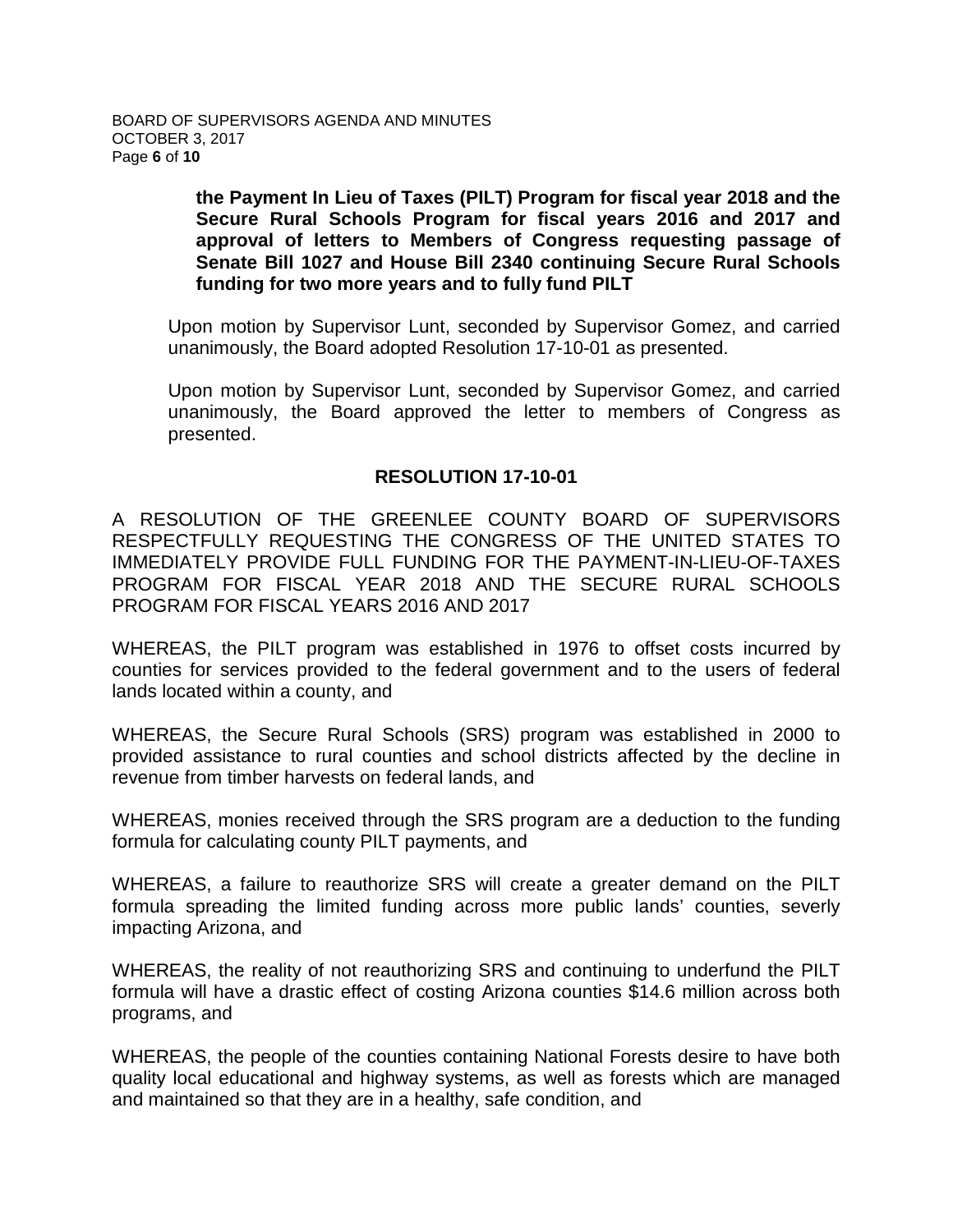NOW, THEREFORE, BE IT RESOLVED, the Greenlee County Board of Supervisors hereby respectfully request that the United States Congress provide for the reauthorization of SRS funding for Fiscal Years 2016 and 2017 and provide full funding of PILT in Fiscal Year 2018.

APPROVED AND ADOPTED THIS 3RD DAY OF OCTOBER, 2017 AT CLIFTON, ARIZONA.

/s/ David Gomez, Chairman /s/ Ron Campbell, Vice-Chairman /s/ Richard Lunt, Member

ATTEST: /s/ Yvonne Pearson, Clerk of the Board

### **B. County and State budget and legislative issues**

Ms. Gale stated that there are 14 legislative proposals that have been submitted to be considered for support at the County Supervisors Association Legislative Summit later this month. The County Managers will be meeting next week to review the proposals and Ms. Gale will present them at the next Board of Supervisors meeting. She stated that the Eastern Counties Organization Legislative Field Trip will be next week and 23 legislators are expected to attend.

#### **C. Calendar of Events**

The Calendar of Events was reviewed with the next Board of Supervisors meeting being scheduled for October  $18<sup>th</sup>$  instead of on the  $17<sup>th</sup>$ .

#### **12.) Consent Agenda**

- **A. Clerk of the Board: Consideration of approval of minutes to previous meetings: 09/05/2017; 09/19/2017**
- **B. Clerk of the Board: Consideration of approval of expense warrants in excess of \$1,000.00 – Voucher 1024; 1026**
- **C. Chief Finance Officer: Consideration of approval of general fund loans in the amount of \$5,055.68 to be reimbursed upon receipt of funds: Fund 169 - \$280.65; Fund 237 - \$4,775.03**
- **D. County Sheriff: Consideration of approval of Employee Transaction Forms: D. Blancarte, Emergency Temporary Part time Jail Cook; R. Holguin, Deputy Cadet**
- **E. Superior Court Judge: Consideration of appointment of Honorable Karen Smith, Honorable Grace Nabor and Honorable Ricardo Guerena**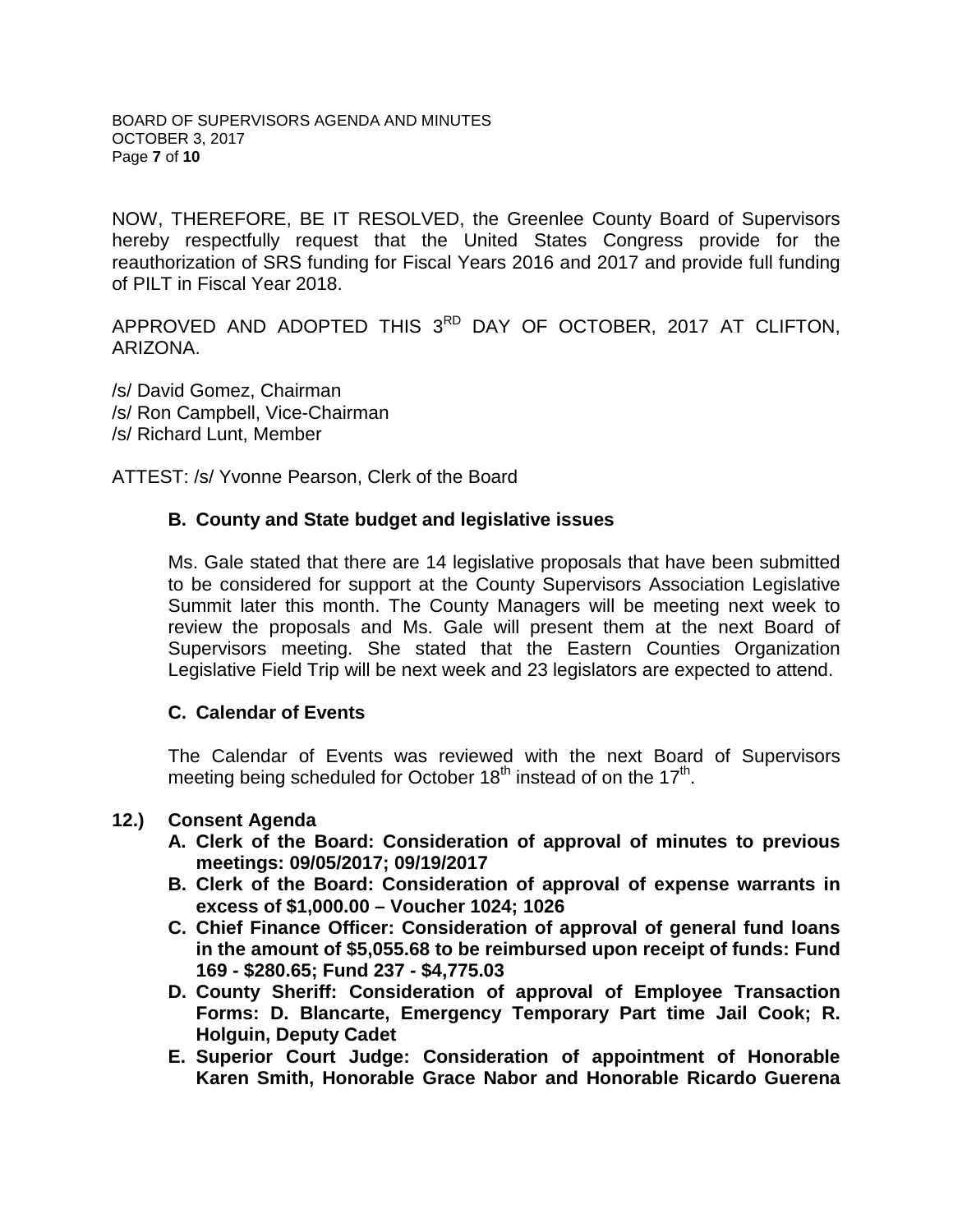**as part time Juvenile Hearing Officers pursuant to Arizona Revised Statute §8-323**

- **F. County Engineer: Consideration of approval of Change Order #2 on the South Annex construction project in the amount of \$24,944.00 to include non-electric door hardware and deletion of SWPPP**
- **G. County Engineer: Consideration of approval of Change Order #3 on the South Annex construction project in the amount of \$44,675.00 to include additional non-electric door hardware and cold water pipes insulation**
- **H. Clerk of the Board: Consideration of acceptance of the voluntary termination of the Cable Services Franchise by Valley Telecom Group**
- **I. County Administrator: Consideration of appointment of Haiden LaFoy, Environmental Health Specialist, as county representative to the Southeast Arizona Community Action Program (SEACAP) and appointing Steve Rutherford, Health & County Services Director, as alternate representative**
- **J. Emergency Management Coordinator: Consideration of approval of Communication Space License Agreement with Tucson Electric Power (TEP) Company to allow Greenlee County to install and utilize microwave radio equipment on Glenwood Brushy communications site owned by TEP that will provide Greenlee County with the ability to communicate effectively to all first responders to ensure adeq1uate response and officer safety at no cost to the County**

Upon motion by Supervisor Lunt, and seconded by Chairman Gomez, the Board approved the Consent Agenda as presented.

### **13.) Supervisor Reports**

### **Supervisor Richard Lunt A. Eastern Counties Organization meeting**

Supervisor Lunt attended the Eastern Counties Organization (ECO) meeting where discussion was focused on the upcoming ECO Legislative Field Trip which is designed to educate legislators on the work done by ECO. This year's field trip focus is on biomass.

### **B. Arizona Small Counties Forum meeting**

Supervisor Lunt attended the Arizona Small Counties Forum meeting where the several counties in attendance discussed funding issues that they are facing. The meeting was hosted by Apache County.

### **C. County Supervisors Association Board meeting**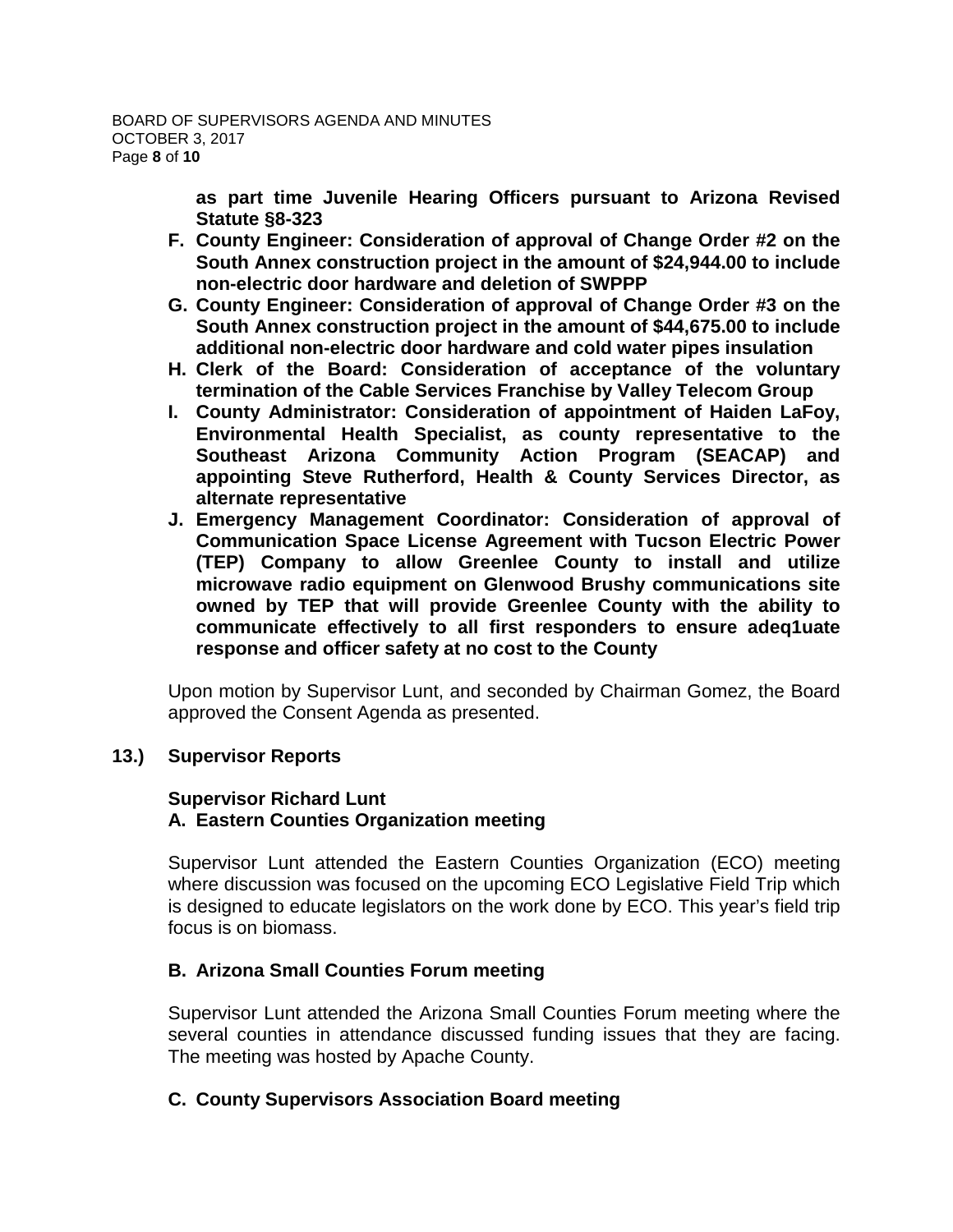Supervisor Lunt attended the County Supervisors Association (CSA) Board meeting where presentations were provided regarding the Governor's Water Taskforce as well as Payment In Lieu of Taxes (PILT) and Secure Rural Schools funding was discussed.

# **D. Meeting with Senator Jeff Flake**

Supervisor Lunt had an opportunity to meet with Senator Jeff Flake in Thatcher and expressed concerns of federal funding legislation and discontent with the Wolf Program to the Senator.

# **E. Natural Resources Working Group meeting**

Supervisor Lunt is a member of the Natural Resources Working Group and attended a meeting where the members met with industries that have operations in forests and talking about contracts over the next 5 years. He reported that the Black River Restoration Project will create more water in shed when completed.

## **F. Bureau of Land Management (BLM) Travel Management meeting**

Supervisor Lunt attended the BLM Travel Management meeting and stated that he had an opportunity to make comments on the plan and encouraged public participation and engagement.

### **G. Gila Watershed Partnership – State of the Watershed**

Supervisor Lunt attended the Gila Watershed Partnership presentation of the State of the Watershed which was very well attended. He stated that local citizens had an opportunity to speak their concerns.

### **Supervisor David Gomez A. 2017 Arizona Rural Policy Forum**

Supervisor Gomez attended the 11<sup>th</sup> Annual 2017 Arizona Rural Policy Forum held and hosted by Graham County in Thatcher. He stated the forum began as an initiative by the Arizona Local First Foundation and Arizona Rural Development Council of which Supervisor Gomez is a member. He reviewed results of the survey conducted at the forum which had overwhelming positive replies on the content of the conference as well as the location. Next year the focus of the forum will be on policies that impact rural areas, education and health and will be held in Wickenburg.